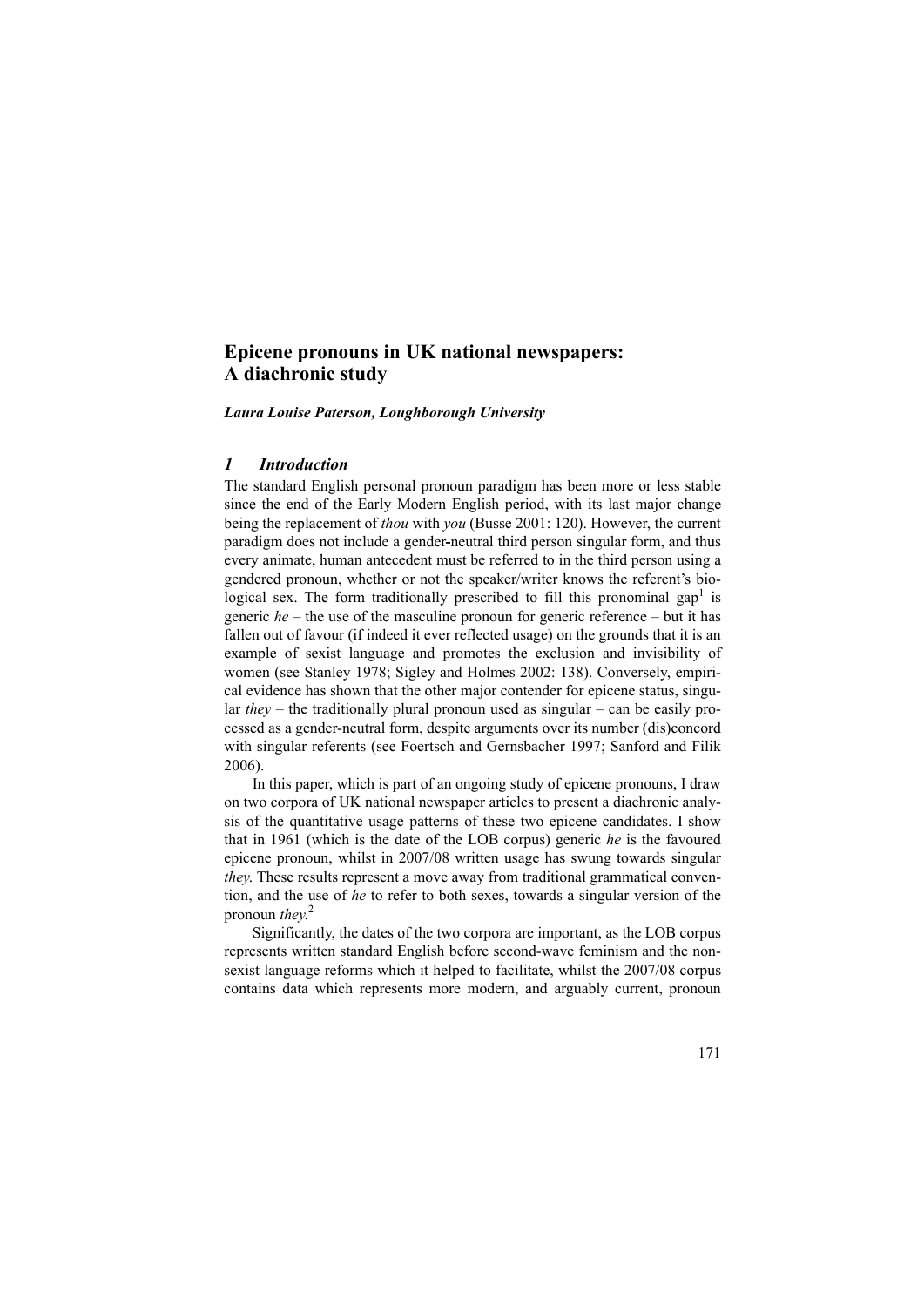usage. As singular *they* is the pronoun of choice in the later corpus, the results suggest that non-sexist language reform (in the form of campaigns for genderinclusive language, the rejection of masculine generics, etc.) have impacted in some way on pronoun usage. It thus appears that singular *they*, despite arguments to the contrary, is the (unofficial) English third person epicene pronoun. Before detailing my findings I contextualise this research by presenting a brief overview of the literature on epicene pronouns. I then detail the methods used in this study alongside a description of the data, and the corresponding analysis.

# *2 Background on epicenes*

Although pronominal change is not impossible, the closed-class status of the pronoun paradigm means that they are a firmly fixed set, and changes tend to be gradual, met with resistance and "very slow and open to controversy" (Segalowitz and Lane 2000: 376). The failure of epicene neologisms, where alternative pronouns such as *hesh* and *thon* have been proposed by scholars and lay persons alike in an attempt to fill the epicene gap, illustrates that it is simply not possible to force a new entity into this closed-class (see Baron 1986: 194 for a list of proposed forms). However, the paradigm has changed throughout history, losing the dual number and neuter gender of Old English, and the *thy/you* distinction of Middle and Early Modern English (Fennell 2001: 68; 102).

There have also been some additions to the paradigm, including the introduction of the Scandinavian *th-* forms *they* and *them*, which corresponded with Danish invasions in the Middle English period. What is significant about this addition is that it corresponded well with a language external social phenomenon, in this case invasion, and throughout history there are similar occurrences where social change has affected the personal pronoun paradigm. For example, Bodine (1975: 141) argues that "the spread of the ideology of feudalism" had a discernible influence on the development of the *tu*/*vous* distinction in languages other than English (although Fennell (2001: 164) notes that there were comparable "complex" social factors affecting the use of *thy* and *you* in Early modern English).

Similarly then, in terms of epicenes, Cameron (1995: 18) argues that "[g]eneric and non-specific reference in English" is changing due to the "pressure exerted by feminists". Cameron's comments refer to the backlash against generic *he* which occurred as an aspect of non-sexist language reform, and the implementation of gender-neutral language guidelines, associated with secondwave feminist movements. Furthermore, Laitinen (2004: 66) notes that discussion of epicene pronouns in English textbooks "often takes place under heavily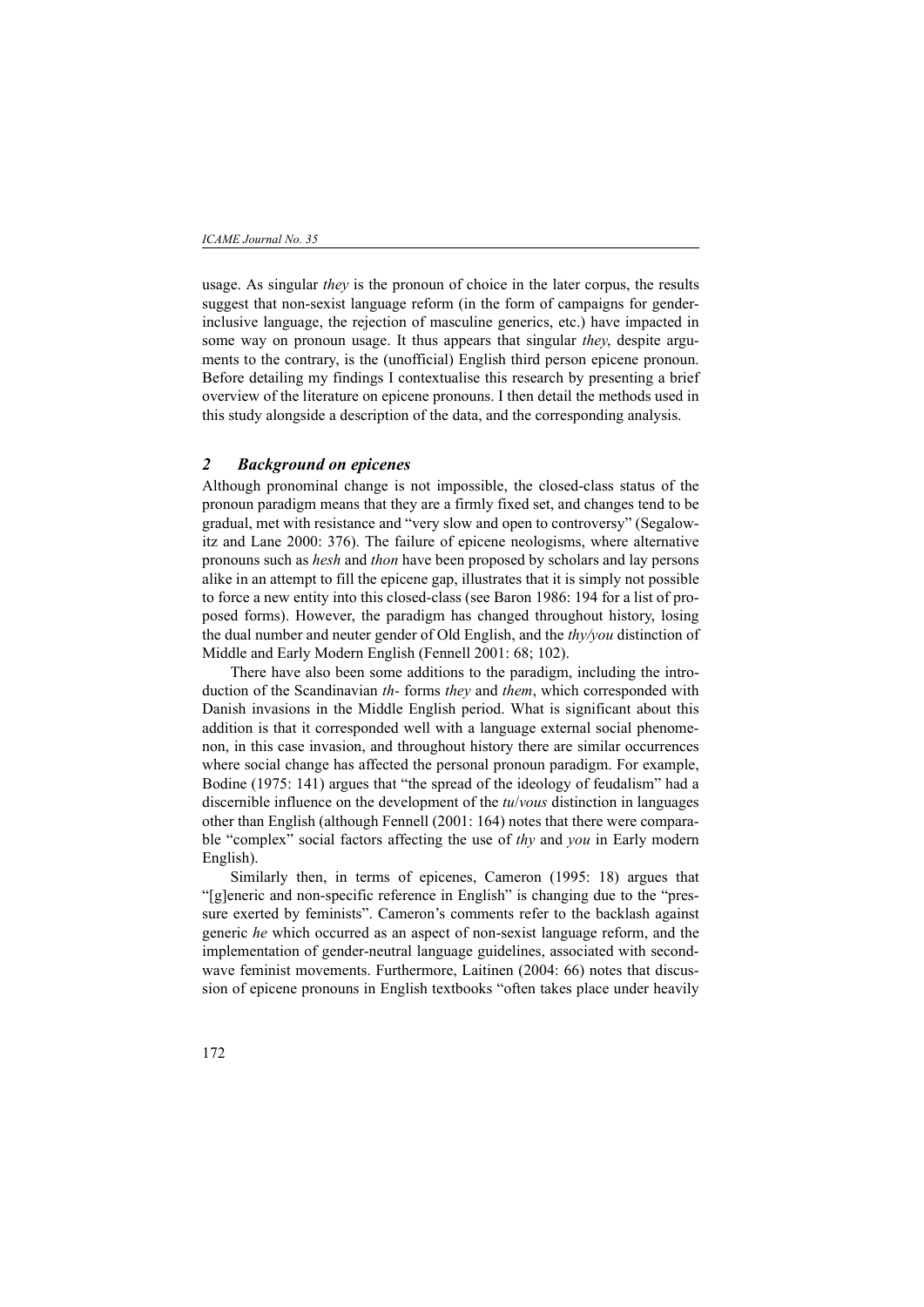stigmatised labels such as 'sexist usage'". Thus, there is clearly a case for social change influencing epicene pronominal choice, which could explain the differences between the results from the two corpora analysed here.<sup>3</sup>

The key characteristic of the rejection of generic *he*, and the reason why it cannot truly be an epicene form, is that people perceive it "as referring to men rather than women" (Soto *et al*., 1975 summarised in Pauwels 1998: 72) and if a generic term excludes women, then by definition it is not generic (Gibbon 1999: 43). This pseudo-generic nature of generic *he* has been well documented (Graham 1973; Bodine 1975; Martyna 1978; Gastil 1990), and there are many empirical studies showing that generic *he* has a default masculine interpretation. On the other hand, research on singular *they* has shown that it is (probably) the most common alternative to generic *he*, although "[t]raditional grammarians will complain that this is incorrect usage" (Doyle 1995: 81) because it does not agree in number with its antecedent. Despite this, it has been used throughout history (see Curzan 2003: 70–73) and represents "the way most of us speak now" (Doyle 1995: 81). According to Bodine (1975), it is still in use after two hundred years of criticism, and empirical research seems to support its position in the pronoun paradigm. The *OED* sanctions the use of singular *they* in some circumstances because the lack of an accepted epicene form makes this "violation of grammatical concord sometimes necessary" (Baron 1986: 193).

However, there are many who oppose singular *they* on the grounds that it is ambiguous. For example, MacKay (1980: 352) is concerned about the difficulties of distinguishing between the singular and plural forms of *they*, an argument that is dismissed by Hellinger (1990: 81, translated in Pauwels 1998: 129), who notes that this is not a problem for the second-person *you.* Likewise, Madson and Hessling (1999: 571) argue that singular *they* does not confuse people on quantity "in the same way generic masculines cause readers to misunderstand the gender of the referent". Empirical support for this view comes from Sanford and Filik (2006) who argue that "a gender-neutral singular [they] is perfectly acceptable from a processing point of view", as their eye tracking experiment showed that, for their 36 participants, "there was no difference" in processing between sentences containing singular or plural pronouns with a singular antecedent (2006: 174). Additionally, Foertsch and Gernsbacher argue that singular *they* is "overwhelmingly comprehended" as referring to one person (1997: 109) and that it is "not problematic for the majority" (1997: 110). Thus, despite claims that using singular *they* is considered "an unforgivable sin" by some (see Frank and Anshen 1983: 88) it is clearly a viable epicene pronoun. It is widely used "despite the stigma of ungrammaticality that has become attached to it"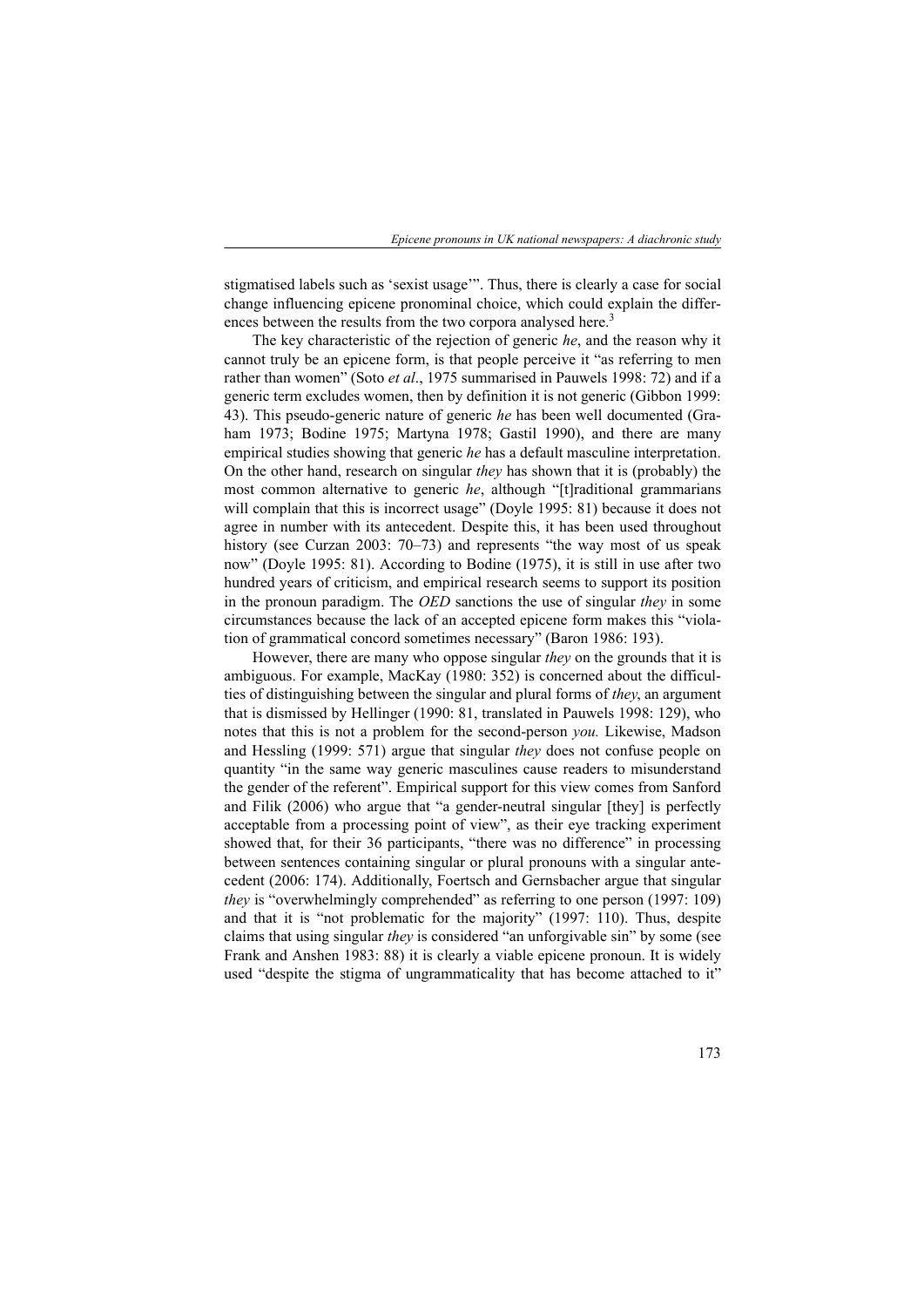(Baron 1986: 193), and the results I present here suggest its use looks set to continue.

It is widely accepted that singular *they* occurs frequently in speech, and Newman's (1998: 361) study of the epicene pronouns used on TV chat shows found singular *they* to be "the most common pronoun used in epicene contexts", whilst comparable spoken results were also found by Stringer and Hopper (1998). Also, in written English, Cooper (1984) investigated the use of 'masculine generics' in American magazines and newspapers between 1971 and 1979, and found a 'dramatic decline' in their use in women's magazines (which was probably to be expected due to the impact and prominence of second-wave feminism during this time period) but also in more neutral publications such as *National Geographic* (see Pauwels 1998: 200). Similarly, Laitinen (2002) looked at epicene pronouns in the BNC (which includes British English from the mid-1990s) and showed that overall singular *they* was more popular than generic *he,* and Baranowski (2002) used a corpus of newspaper articles to document the dominance of singular *they*, although he did not perform a diachronic analysis as I have done here.

When undertaking this research, I aimed to ascertain whether there had been an increase in the use of singular *they* between the two time periods – 1961 and the LOB corpus, and the modern corpus spanning 2007/08 – as an increase in singular *they*, perhaps corresponding to a decrease in the use of generic *he*, would provide strong evidence that not only is singular *they* the epicene pronoun of choice in speech, but also the epicene pronoun-elect of standard English. Significantly, in parallel with the Danish invasions and the development of feudalism discussed above, such trends in usage could be attributed to social forces, including the rise of second-wave feminism and related campaigns for genderinclusive language, meaning that a swing towards singular *they* would follow a pattern of pronominal change well established throughout history.

#### *3 The data*

In order to perform a diachronic analysis of epicene pronouns in written British English I collected a corpus of newspaper texts sampled from three national newspapers in 2007/08, which I compared with sections A–C of the 1961 LOB corpus. The 2007/08 corpus was created by accessing *The Daily Express, The Daily Mail* and *The Guardian* online archives, and a systematic sample was taken from each archive based on the criterion that each article in the corpus must contain at least one token of *they*. The corpus consists of the first ten relevant articles for the first day of each month between June 2007 and May 2008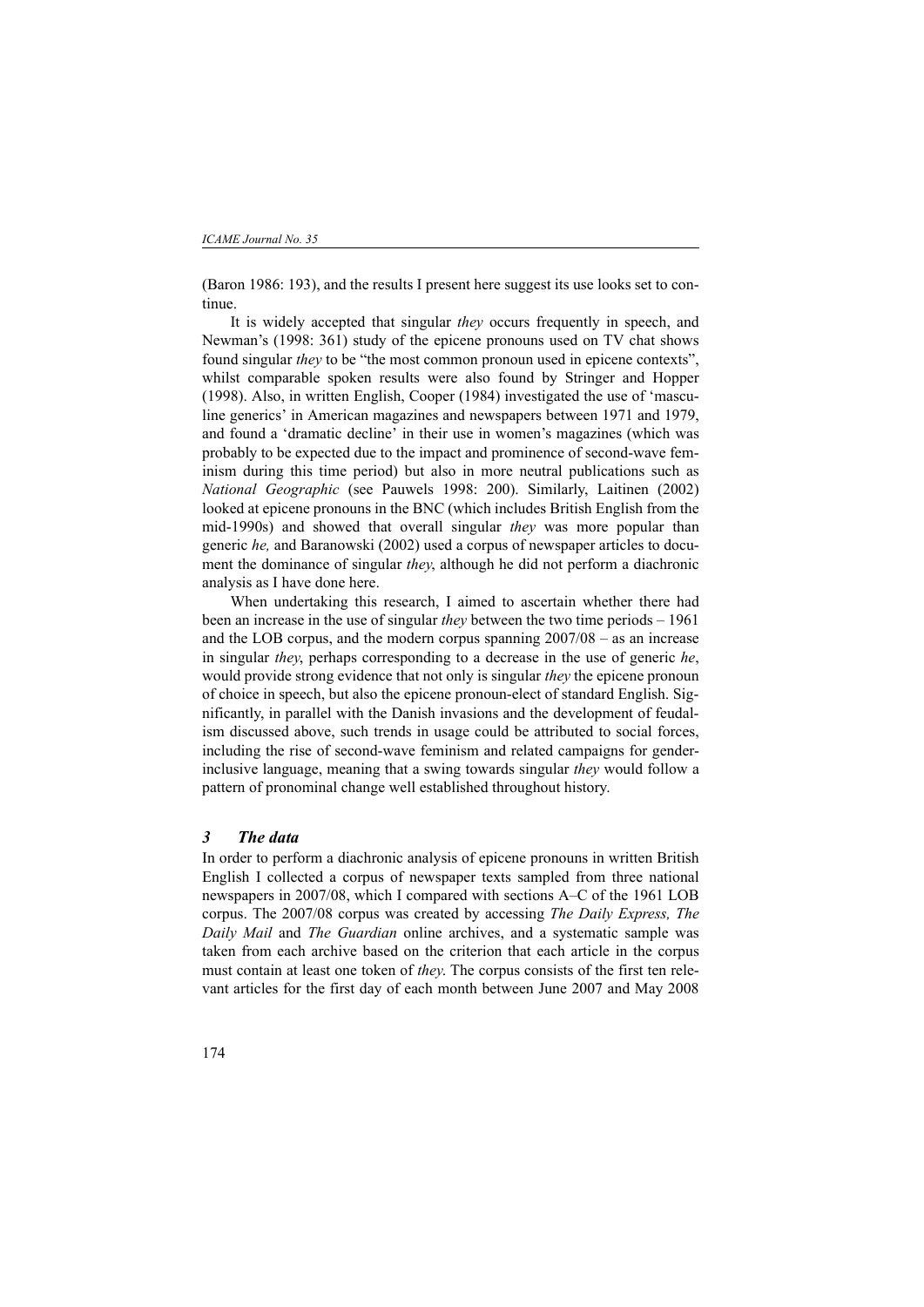(except July 2007, where the second of the month was used for *The Guardian* as it is not published on a Sunday). *The Daily Express* search produced less than ten articles so all of the available texts were included in the corpus. Also, a duplicate article in *The Guardian* sample from May 2008 was omitted.4

For each article all tokens of the nominative and accusative forms of *they* and *he* were analysed, and their distribution across the corpus is shown in Table 1. Thus, there were a total of 1,306 occurrences of the tested forms of the lemma *they* and a relatively comparable 1,604 occurrences of the corresponding forms of *he*. Each of these tokens was analysed and the antecedents were recorded.

|      | 2007/08 corpus number of tokens |                |                     |              |             |
|------|---------------------------------|----------------|---------------------|--------------|-------------|
|      | <b>The Daily Express</b>        | The Daily Mail | <b>The Guardian</b> | <b>Total</b> |             |
| They | 173                             | 481            | 367                 | 1,021        | 1,306       |
| Them | 40                              | 139            | 106                 | 285          | $(44.88\%)$ |
| He   | 153                             | 668            | 524                 | 1,345        | 1,604       |
| Him  | 20                              | 154            | 85                  | 259          | $(55.12\%)$ |

*Table 1:* Number of tokens for analysis in the 2007/08 corpus

When analysing both corpora, a pronominal token was classed as an example of singular *they* if it coindexed with a singular NP (optionally containing an article or quantifier), or an indefinite pronoun. When analysing the tokens of *he*, a token was classified as generic if the masculine pronoun coindexed with an indefinite pronoun or a singular NP which was not morphologically marked for gender, for example 'the patient' or 'the author', and there was no other discernible specific referent in the context. The distribution of the two epicenes in both corpora is discussed in detail below.

Finding a corpus of older articles to facilitate comparative analysis with the 2007/08 corpus proved difficult, as none of the archives used to compile the modern corpus went back further than the 1980s and there were no preassembled corpora of older, twentieth-century texts available online. The only accessible and suitable corpus was the Lancaster/Oslo-Bergen (LOB) corpus (Hofland and Johansson 1986), which was created in the 1970s and contains 500 text extracts of circa 2,000 words from publications printed in 1961. The first three sections (sections A–C) of the LOB corpus are made up of newspaper extracts, but to increase the comparability of the two corpora I only sampled articles from national newspapers in this study; these were texts A1–A26, editorials B1–B16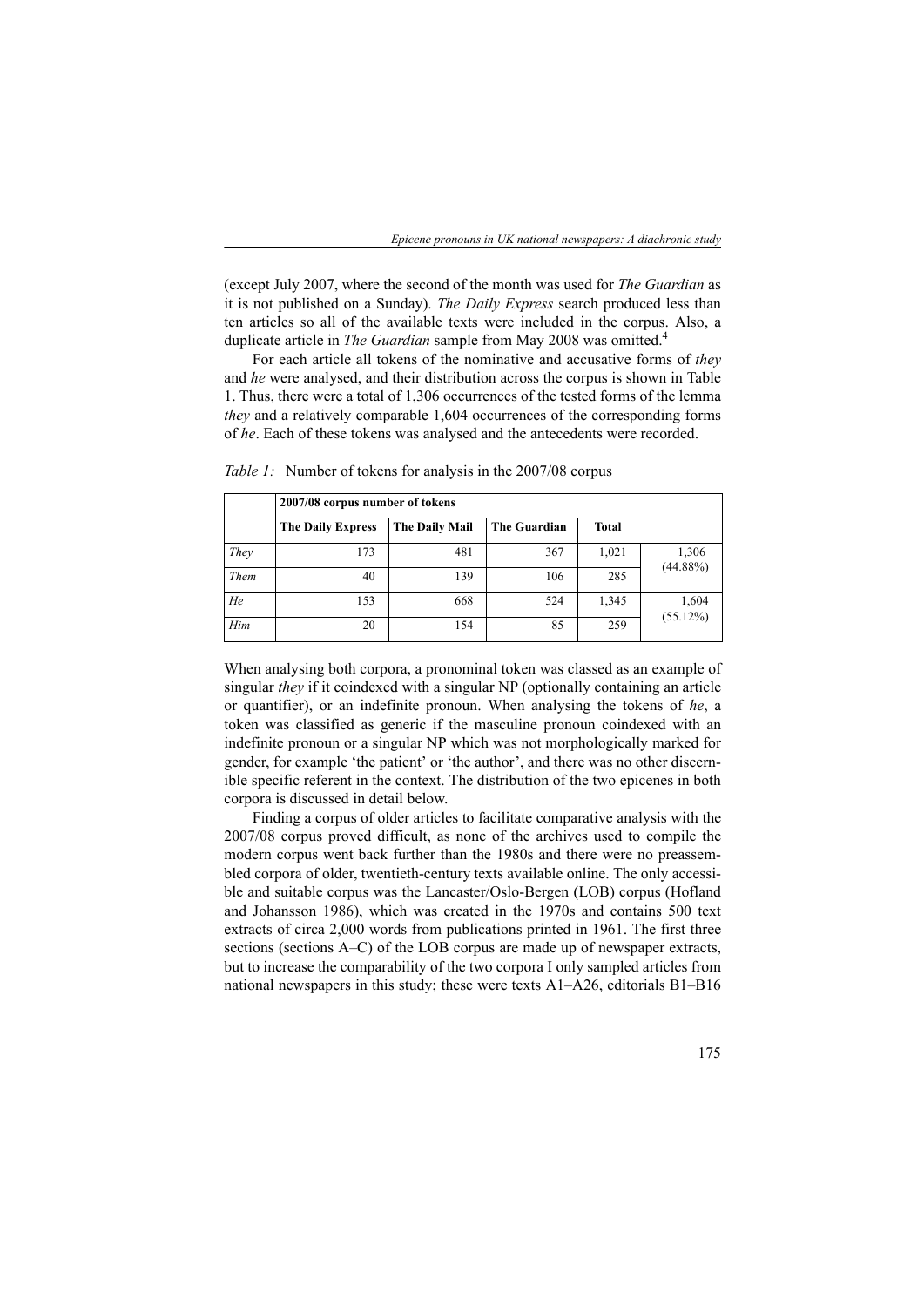and reviews C1–C14. Each LOB text was made up of one or more articles from the same publication, from a single or multiple editions of the newspaper. Although the structure of the two corpora are not identical, they both serve as snapshots of written standard English in their relative time periods, and thus they are suitable for comparison here.<sup>5</sup>

At the time of this research however, the LOB corpus was only available on microfiche organised into KWIC concordance lines, and it was thus impossible to view entire texts. Initially there were 196 tokens of *they* and 1,037 tokens of *he* in the corpus sample, but due to the concordance format, the target words were only given in a context of (up to) ten words each side. In many cases this was insufficient to determine the antecedent of the pronoun so those tokens were omitted. This unavoidably gave a much smaller sample, as detailed in Table 2.<sup>6</sup>

|             | LOB corpus usable number of tokens |           |           |       |              |  |
|-------------|------------------------------------|-----------|-----------|-------|--------------|--|
|             | Section A                          | Section B | Section C | Total |              |  |
| They        | 64                                 | 42        | 25        | 131   | 172<br>(49%) |  |
| <b>Them</b> | 20                                 |           |           | 41    |              |  |
| He          | 98                                 | 29        | 28        | 155   | 179<br>(51%) |  |
| Him         | $\overline{2}$                     |           | $\theta$  | 24    |              |  |

*Table 2:* Number of usable tokens in LOB corpus

Although the number of tokens in the LOB corpus is smaller than in the 2007/08 corpus, the percentage differences between the occurrence of *they* and *he* as shown in Tables 1 and 2 are relatively similar, suggesting that percentage comparisons of the two corpora are justifiable. Also, as the pattern of nominative and accusative forms was consistent across the corpora, with accusatives occurring consistently less than nominative forms, the two case forms are conflated in the results. Table 3 details the distribution of epicene pronouns in both corpora, showing both the number of occurrences of singular *they* and generic *he*. The percentage values were calculated by dividing the number of epicene tokens by the total number of tokens in the different newspapers/sections, and the total values were calculated based on the number of tokens in each corpus.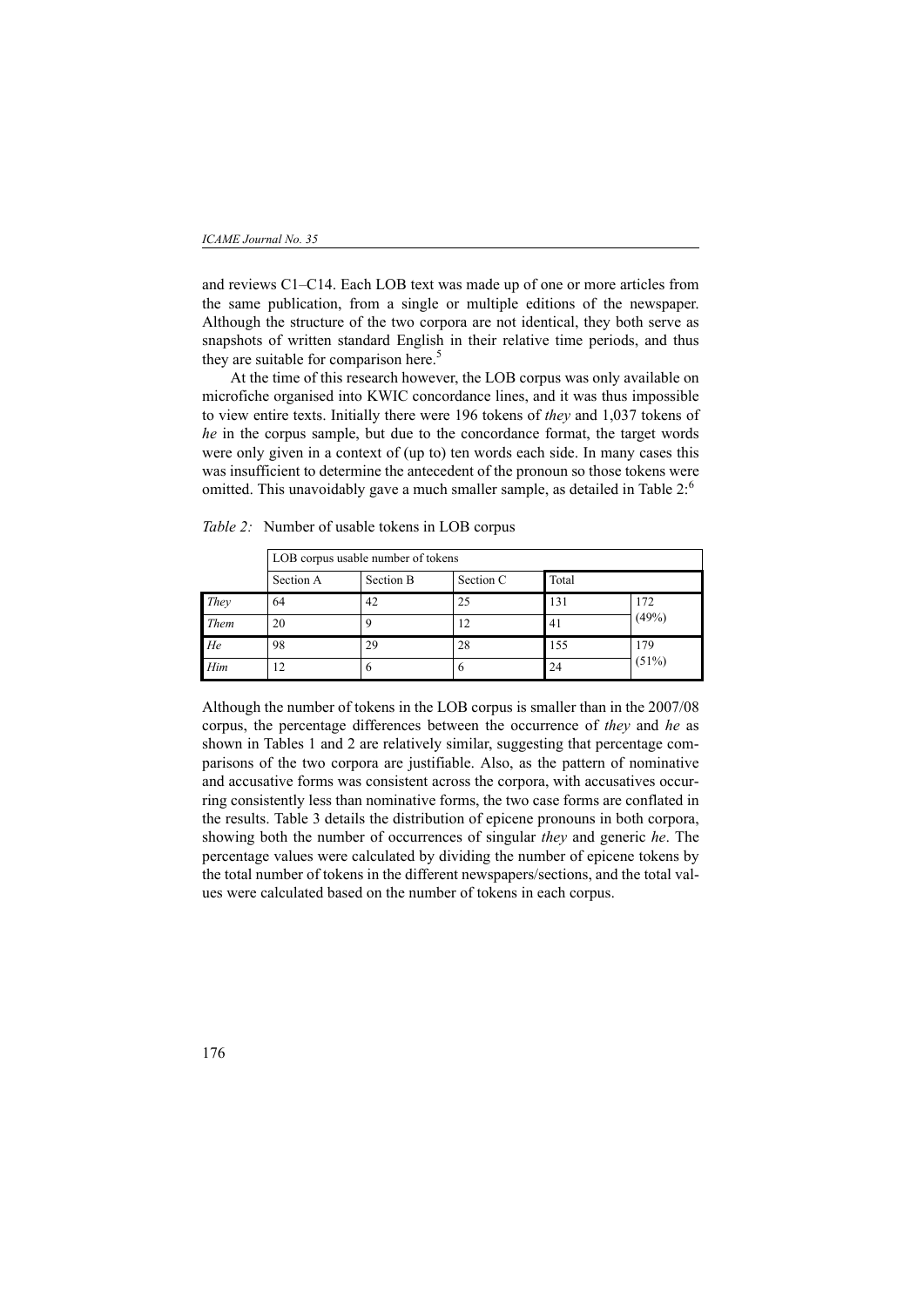|    |              | Singular They |            | Generic He |            |
|----|--------------|---------------|------------|------------|------------|
|    |              | Tokens        | Percentage | Tokens     | Percentage |
| ie | Section A    |               | 1.19       |            | 1.83       |
|    | Section B    |               | 0.00       |            | 11.42      |
|    | Section C    |               | 0.00       |            | 5.88       |
|    | <b>TOTAL</b> |               | 0.58       |            | 4.47       |

*Table 3:* Occurrences of epicenes across corpora

|         |                   | Tokens | Percentage | Tokens | Percentage |
|---------|-------------------|--------|------------|--------|------------|
| 2007/08 | The Daily Express |        | 1.41       |        | 0.00       |
|         | The Daily Mail    | 12     | 1.94       | 6      | 0.72       |
|         | The Guardian      | 15     | 2.02       |        | 0.16       |
|         | <b>TOTAL</b>      | 30     | 2.29       |        | 0.44       |

The totals for the 2007/08 corpus show that singular *they* represents 2.29 per cent of the total tokens of *they*, as there were 30 occurrences in 1,306 tokens, whilst generic *he* accounts for only 0.44 per cent with seven epicenes in 1,604 tokens. On the contrary, in the LOB corpus the one occurrence of singular *they* only accounts for 0.58 per cent of the total 172 tokens, but the eight epicene uses of *he* represent 4.47 per cent of the 179 total tokens of *he* in the corpus.

These results are depicted graphically in Figure 1, where it can be seen that in the 2007/08 corpus *The Daily Express* has a much lower tally of singular *they* than the other two publications. This could be because the number of articles collected from this newspaper is smaller than the other two, but the percentage value compensates for this and shows that the occurrences of singular *they* are below average for the whole corpus. In the LOB corpus however, the use of generic *he* over singular *they* is consistent throughout all sections, even though the percentage values in section A are similar for both pronouns.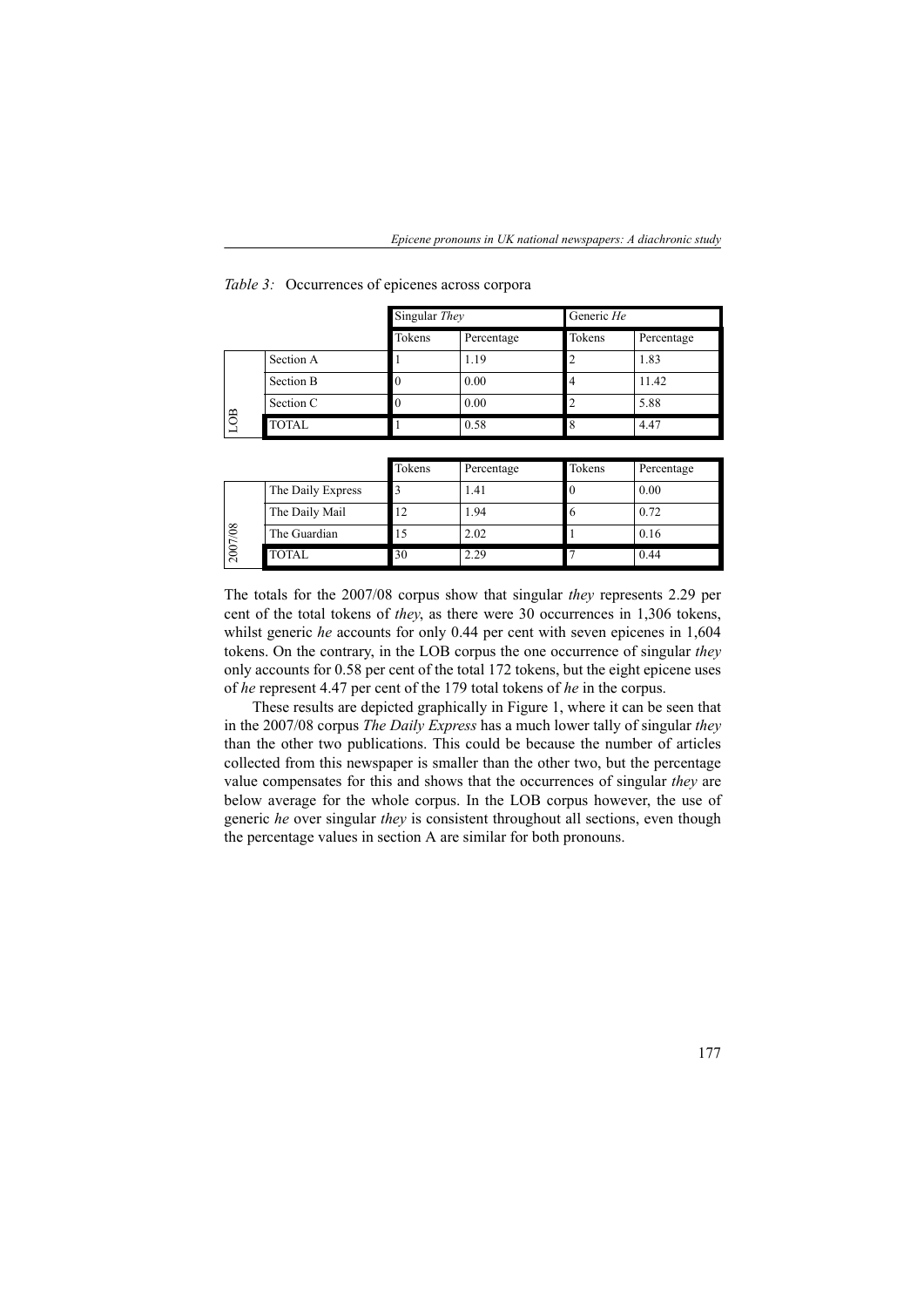

*Figure 1: Raw figures and percentages for epicene usage across corpora*

When the different sections in the two corpora are combined, as in Figure 2, it becomes immediately clear that generic *he* is the favoured epicene in the LOB sample, whilst singular *they* is the epicene of choice in the 2007/08 corpus. Singular *they* accounts for 80 per cent of the epicenes used in the 2007/08 data, making it four times more popular than generic *he.* Yet, in the LOB sample the opposite occurs, as there was only one token of singular *they* but generic *he* occurs eight times. In the LOB data singular *they* represents less than one per cent of the tokens of *they* but generic *he* represents 4.47 per cent of the tokens of *he* analysed, and thus in the earlier corpus the dominance of generic *he* cannot be disputed; it accounts for 89 per cent of the total epicenes in the LOB sample.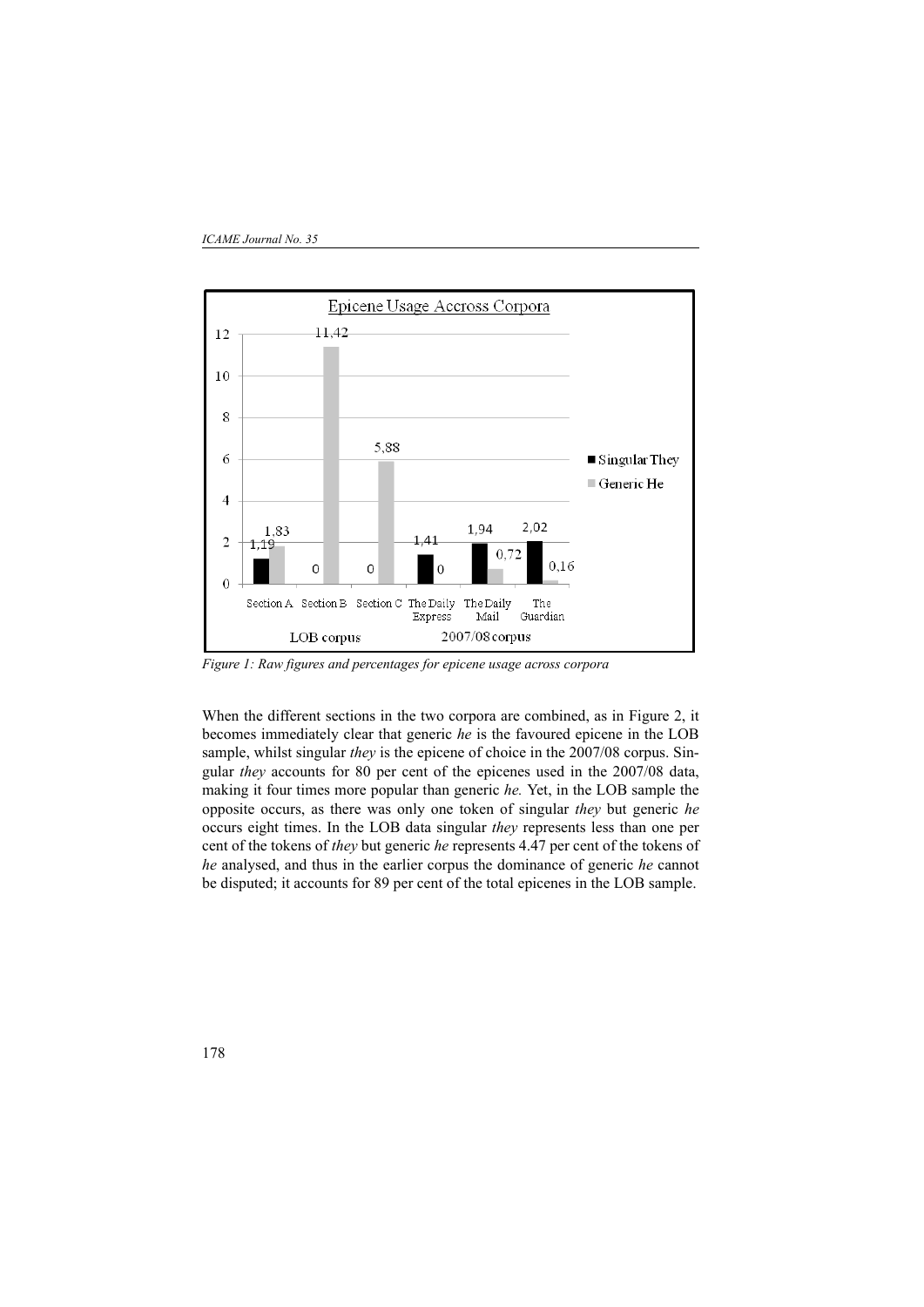

*Figure 2: Distribution of epicene pronouns between corpora*

The differences in pronoun usage can also be seen in raw figures with a 4.27:1 ratio for singular *they* to generic *he* in the 2007/08 corpus corresponding to a 1:8 ratio in the LOB corpus. There are 30 occurrences of singular *they* in the 2007/ 08 corpus and just one in the LOB corpus, showing a steep increase in the use of singular *they* in standard English texts between the two corpora, and indicating that singular *they* is the current epicene pronoun of choice in newspaper texts.

Finally, as a brief aside, although qualitative analysis is not the primary focus here, there were three very interesting antecedents in the corpora that deserve comment. In the 2007/08 corpus both *any girlfriend* and *any woman* occurred with singular *they*, whilst in the LOB corpus, the only occurrence of singular *they* was with the antecedent *a man*. Significantly, all three of these antecedents are morphologically marked for gender, and although they are made indefinite by the use of quantifiers and the indefinite article, they are still syntactically singular. Therefore, in these limited examples, singular *they* is used as an epicene even when the biological sex of a hypothetical, indefinite referent is known. Such usage provides even more support for the argument that singular *they* is already the British English epicene pronoun.

# *4 Conclusions*

I am aware that the solely quantitative analysis of pronouns does have its disadvantages, as multiple pronominal references to a single repeated antecedent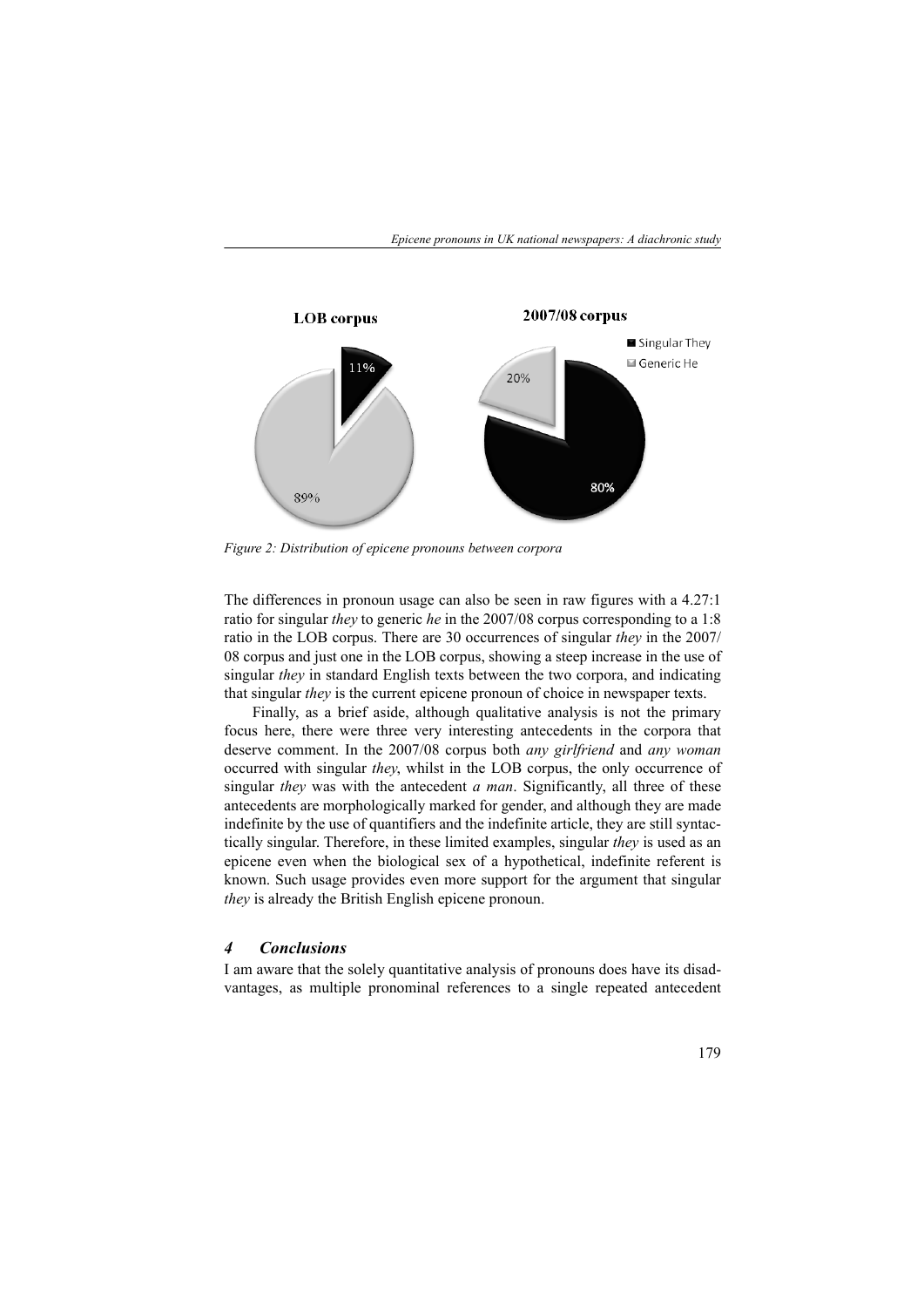could distort the figures slightly. Then again, there is no reason to believe that antecedents of *they* would be referred to by pronouns more often than antecedents of *he*, and so multiple references are not necessarily problematic in this case. Nevertheless, these results show that, between the two corpora, there has been a decrease in the use of generic *he* corresponding with a sharp increase in the use of singular *they* in standard English UK national newspaper articles. In the LOB corpus sample singular *they* represented less than one per cent of the tokens of *they* (0.58 per cent); only one token occurred in the whole corpus and it had only an eleven per cent share of the total number of epicenes. Conversely, the 2007/08 corpus included 30 tokens of singular *they* which represented the overwhelming majority of the total epicenes in the corpus (81 per cent).

For generic *he* almost the polar opposite was found. In the LOB sample tokens of generic *he* account for 4.47 per cent of the total tokens of *he* analysed. There were eight tokens of generic *he*, and they represented an 89 per cent share of the total epicenes in the corpus sample, whilst the 2007/08 corpus had seven tokens of generic *he* which equated to less than one per cent of the total tokens analysed (0.44 per cent) and accounted for only 19 per cent of the total epicenes in the corpus. There is a clear decrease in the use of generic *he* between the corpora. This is made even more striking as there were more tokens of generic *he* in the smaller LOB sample (a total of 179 tokens of *he*) than in the 2007/08 corpus, which had 1,604 tokens of *he.*

From these results it is clear that singular *they* is the epicene of choice for the 2007/08 corpus, suggesting that it does not cause the ambiguity in reference that MacKay (1980) proposes; if readers could not understand *they* in its epicene form, then the newspapers in the corpus would not use it. The results I have presented agree with Jochnowitz's (1982: 200) argument that "[i]ndefinite *he* has ALREADY been abandoned". This is because of the overwhelming evidence that generic *he* has "been shown empirically not to work" (Gibbon 1999: 57). Thus, despite the condemnation of singular *they*, this research supports Meyers' (1990: 234) conclusion that, if one looks at how people actually use singular *they* in written English, it is "well established". Indeed, this is what Kolln (1986: 102) is arguing when she suggests marking singular *they* coindexed with indefinite pronouns as incorrect "does not reflect standard English", and the data analysed here does support this, as generic *he* does not coindex with indefinite pronouns in either corpus. This result contradicts the findings of Laitinen (2002) who did find indefinites with generic *he* in the written section of the BNC, although such references were in the minority compared with the occurrence of singular *they*.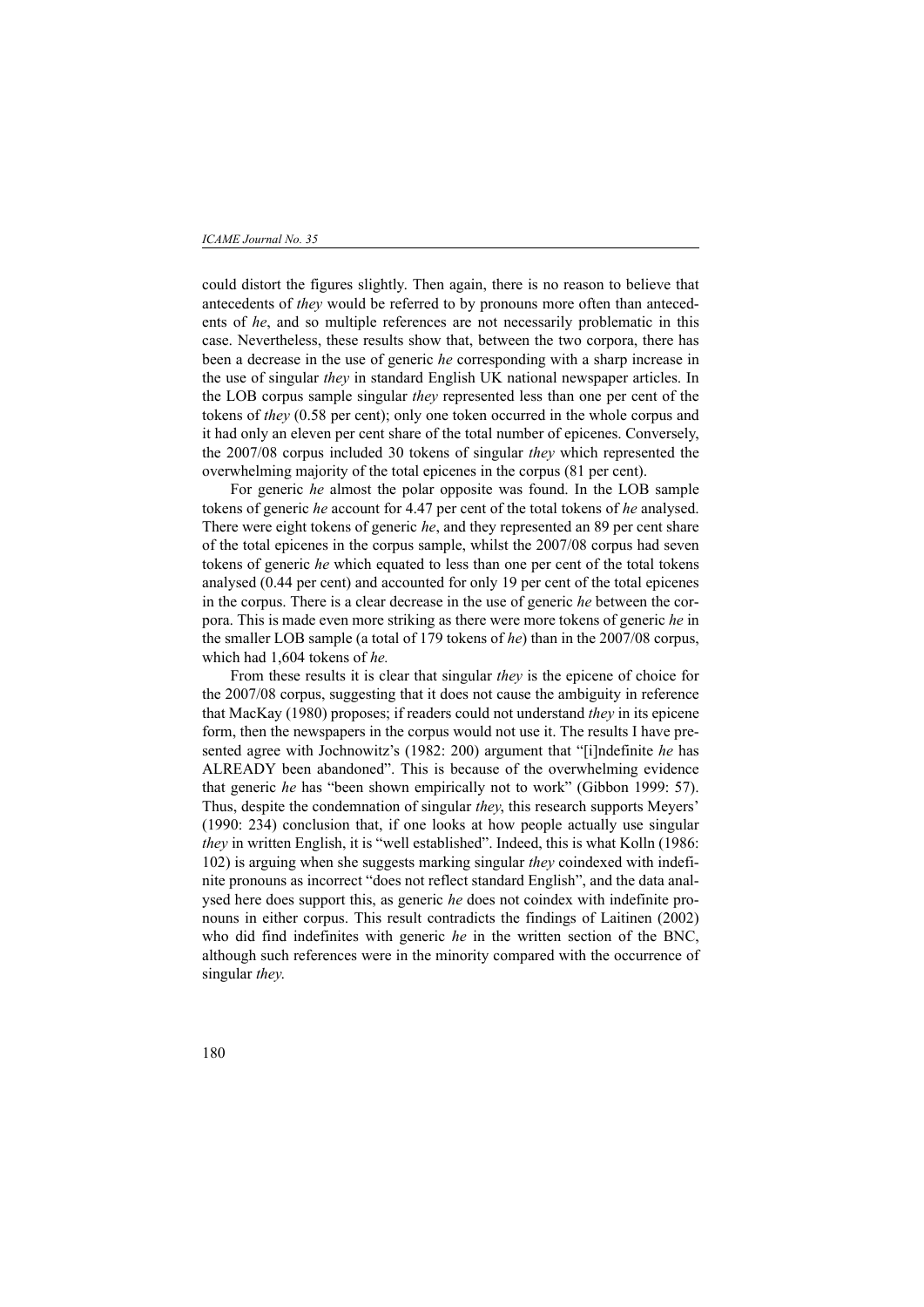To relate my findings back to the above discussion of social pronominal change and the possible influence of language reforms which have their roots in second-wave feminism, the numerical results look promising. However, this social aspect of epicene pronoun choice needs more research and is beyond the scope of this short article. As such, this work is part of a larger ongoing study on epicene pronouns in which I do consider the effects of language guidelines, and changing handbook prescriptions on indefinite reference in the third person. Nevertheless, based on this data it is clear that singular *they* is currently in use in standard English newspaper articles. It is more common than generic *he*, and its use has increased between the two corpora. Thus, this brief diachronic study supports other corpus-based work on epicenes done by Cooper (1984), Newman (1998), Stringer and Hopper (1998), Baranowski (2002), and Laitinen (2002), and provides evidence in support of the position of singular *they* as the epicene pronoun-elect of Standard English.

#### *Acknowledgements*

My many thanks go to Diane Nelson for reading very early drafts of this paper, and to Arianna Maiorani and Chris Christie. Also, thank you to the University of Lancaster for the loan of their copy of the LOB corpus.

### *Notes*

- 1. I am aware that the notion of a pronominal gap, as argued by Weidmann (1984: 62) has been contested (not least by Newman 1992: 469). However, within this paper I subscribe to the view that the occurrence of epicene pronouns with generic referents is enough evidence to support the idea that there is space in the closed-class paradigm for a gender-neutral third person form.
- 2. Whilst I discuss the theory behind singular and plural *they* and how they may be acquired as two separate pronouns in other papers, I focus here on how the pronoun is used and what type of antecedents it is coindexed with.
- 3. For extensive historical, sociolinguistic data on differing epicene usage see Laitinen's (2008) work on gender and register differences in pronominal choice in Early Modern English.
- 4. The total word count for the 293 articles was 179,382.
- 5. For research on epicene pronouns in other periods of English history see Laitinen (2004).
- 6. What is interesting here is that although a high percentage of tokens of *he* (82.74 per cent) had to be omitted from the LOB sample (a decrease from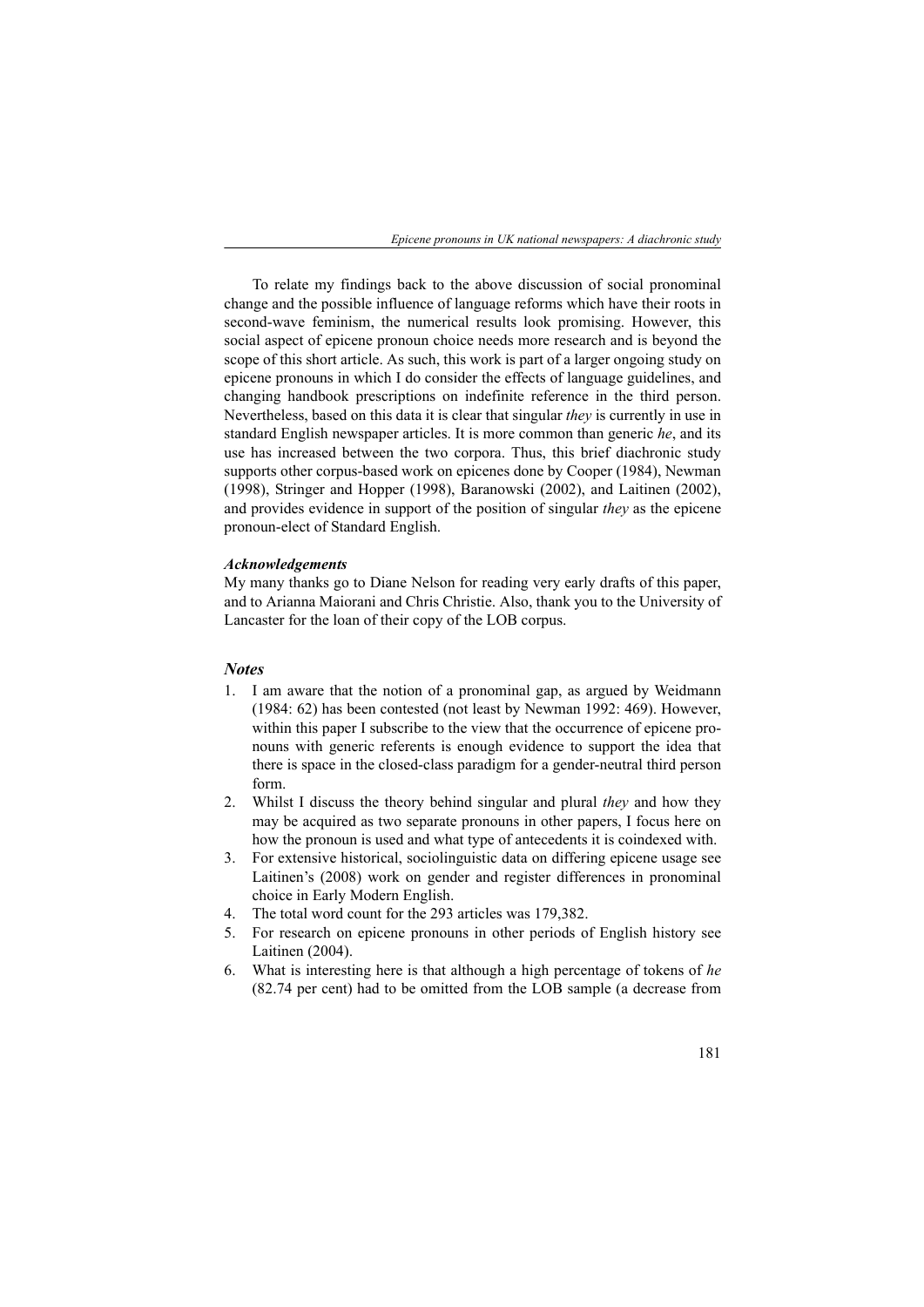1037 to 179) the use of generic *he* is still much higher than the use of singular *they*. I can thus only hypothesise that the dominance of generic *he* would have increased exponentially if there was enough contextual data to include all tokens in the final analysis.

## *References*

- Baranowski, Maciei. 2002. Current usage of the epicene pronoun in written English. *Journal of Sociolinguistics* 6 (3): 378–397.
- Baron, Dennis E. 1986. *Grammar and gender*. London: Yale University Press.
- Bodine, Anne. 1975. Androcentrism is prescriptive grammar: Singular "they", sex-indefinite "he", and "he or she". *Language in Society* 4: 129–146.
- Busse, Ulrich. 2001. The use of address pronouns in Early Modern English. In H. Andersen (ed.). *Actualization: Linguistic change in progress*, 119–142*.* London: John Benjamins.
- Cameron, Deborah. 1995. *Verbal hygiene.* London: Routledge.
- Cooper, Robert Leon. 1984. The avoidance of andocentric generics. *International Journal of the Sociology of Language* 50: 5–20.
- Curzan, Ann. 2003. *Gender shifts in the history of English*. Cambridge: Cambridge University Press.
- Doyle, Margaret. 1995. *The A–Z of non-sexist language.* London: The Women's Press.
- Fennell, Barbara. 2001. *A history of English.* Oxford: Blackwell.
- Foertsch, Julie and Ann Morton Gernsbacher. 1997. In search of gender neutrality: Is singular *they* a cognitively efficient substitute for generic *he*? *Psychological Science* 8 (2): 106–111.
- Frank, Francine Wattman and Frank Anshen. 1983. *Language and the sexes.* New York: SUNY Press.
- Gastil, John. 1990. Generic pronouns and sexist language the oxymoronic character of masculine generics. *Sex Roles* 23(11–12): 629–643.
- Gibbon, Margaret. 1999. *Feminist perspectives on language.* London: Longman.
- Graham, Alma. 1973. The making of a nonsexist dictionary. Reprinted in B. Thorne and N. M. Henley (eds.). 1975. *Language and sex: Difference and dominance*, 57–63. Rowley, Massachusetts: Newbury House.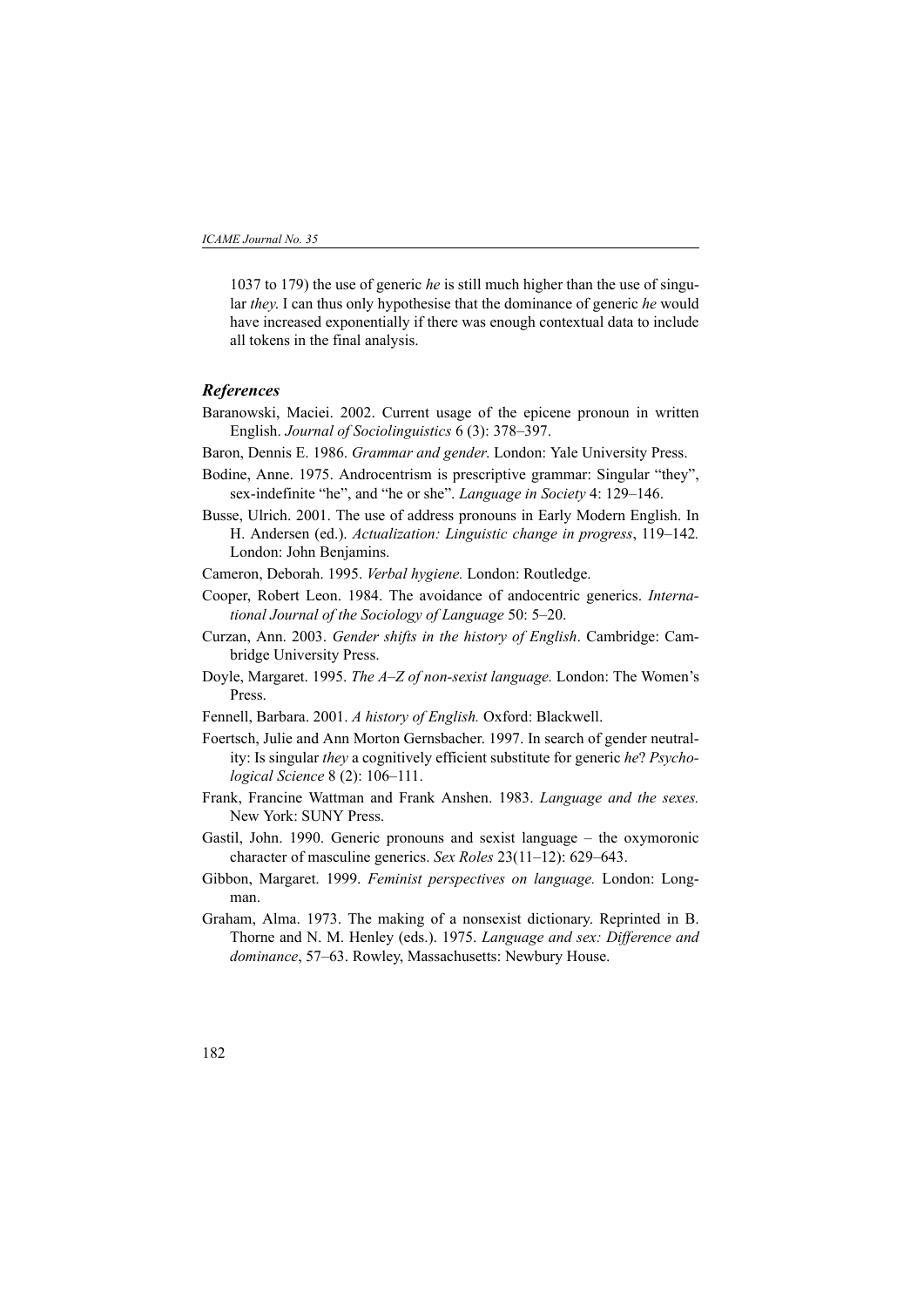- Hellinger, Marlis and Beate Schräpel. 1983. Über de sprachliche Gleichbehandlung von Frauen und Mannern. *Jahrbuch für Internationale Germanistik* 15: 40–69.
- Hofland, Knut and Stig Johansson. 1986. *The tagged LOB corpus: KWIK concordance*. Bergen: Norwegian Computing Centre for the Humanities.
- Jochnowitz, George. 1982. Everybody likes pizza, doesn't he or she? *American Speech* 57 (3): 198–203.
- Kolln, Martha. 1986. Everyone's right to their own language. *College Composition and Communication* 37 (1): 100–102.
- Laitinen, Mikko. 2002. *He* and *they* in indefinite anaphora in written presentday English. *International Journal of Corpus Linguistics* 7 (2): 137–164.
- Laitinen, Mikko. 2004. Indefinite pronominal anaphora in English correspondence between 1500 and 1800. In C. J. Kay, S. Horobin and J. J. Smith (eds.). *New perspectives on English historical linguistics*. *Selected papers from 12 ICEHL, Glasgow, 21–26 August 2002*. *Volume I: Syntax and morphology* (Current Issues in Linguistic Theory 251), 65–81. Amsterdam: John Benjamins.
- Laitinen, Mikko. 2008. Sociolinguistic patterns in grammaticalization: *He, they,* and *those* in human indefinite reference. *Language Variation and Change* 20: 155–185.
- MacKay, Donald G. 1980. On the goals, principles, and procedures for prescriptive grammar: Singular *they*. *Language in Society* 9: 349–367.
- Madson, Laura and Robert M. Hessling. 1999. Does alternating between masculine and feminine pronouns eliminate perceived gender bias in text? *Sex Roles* 41 (7–8): 559–575.
- Martyna, Wendy. 1978. What does "he" mean? *Journal of Communication* 28 (1): 131–138.
- Meyers, Miriam Watkins. 1990. Current generic pronoun usage: An empirical study. *American Speech* 65: 228–237.
- Newman, Michael. 1992. Pronominal disagreements: The stubborn problem of singular epicene antecedents. *Language in Society* 21: 447–475.
- Newman, Michael. 1998. What can pronouns tell us? A case study of English epicenes. *Studies in Language* 22 (2): 353–389.
- Pauwels, Anne. 1998. *Women changing language.* London: Longman.